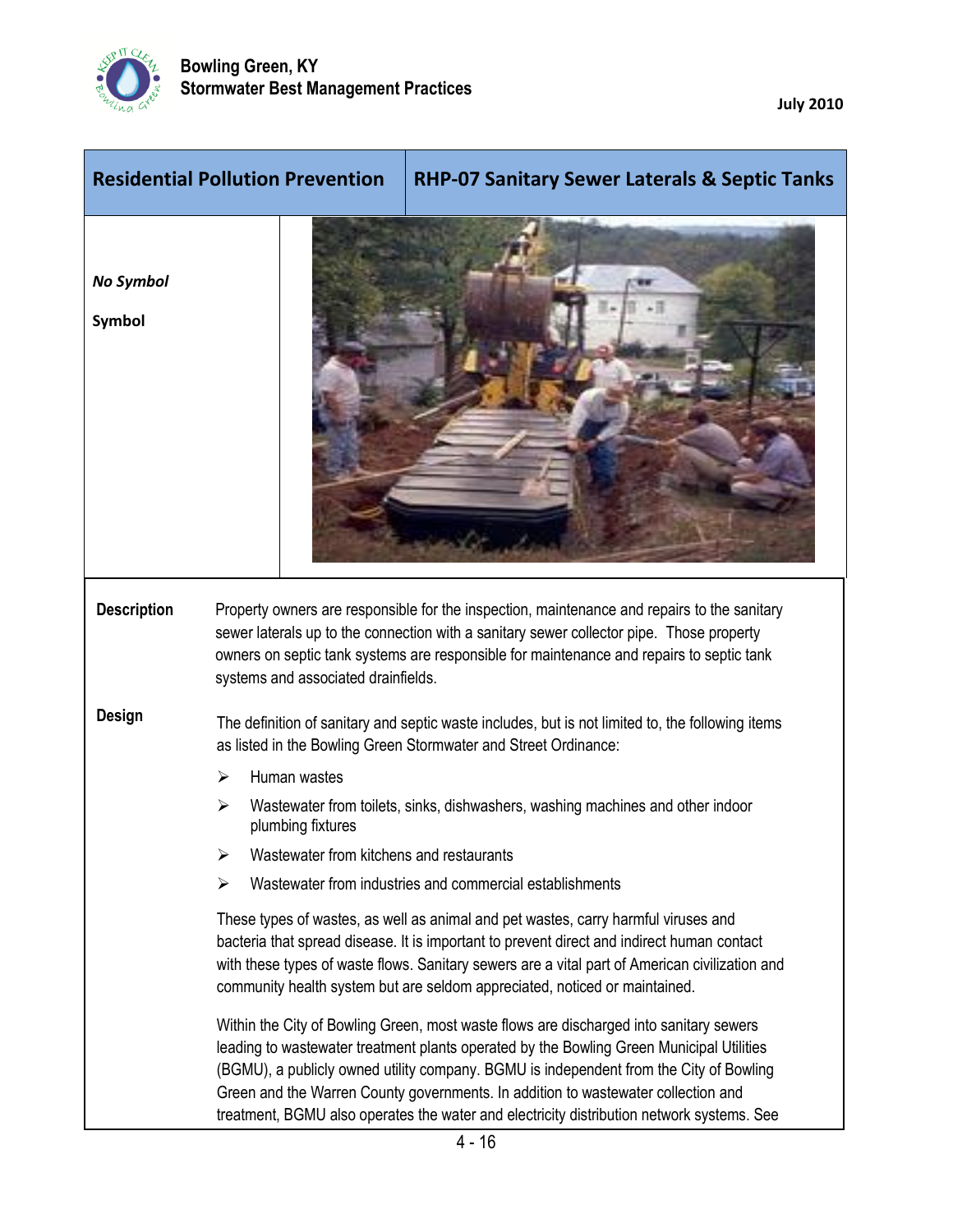

 $\overline{\Gamma}$ 

| Design<br>(cont'd)<br>➤<br>➤<br>➤<br><b>Sanitary</b><br><b>Laterals</b> | the BGMU website www.bgmu.com or call (270) 782-1200 for additional information on<br>wastewater services, fee structures, request for service, etc. Other wastewater system<br>contacts in the area includeBGMU Automated Customer Service: (270) 782-4301<br>BGMU Power Outage Reporting System: (270) 782-4302<br>BGMU Fax Number: (270) 782-4590<br>BGMU Email Address: customeringuiry@bgmu.com<br>BGMU is located at 801 Center Street (P.O. Box 10300) Bowling Green, KY, 42102-7300.<br>Their office hours are: $8:00$ a.m. $-4:30$ p.m. Monday $-$ Friday.<br>Warren County Water District also operated a sanitary sewer system outside of the BGMU<br>district. For questions in the jurisdiction call 842-0052.<br>At a minimum, property owners should be aware of where sanitary sewer laterals are found<br>on the property. Do not allow heavy vehicles or construction equipment to drive on top of<br>sanitary sewer laterals. Do not plant large trees directly over or near to sanitary sewer<br>laterals. Large tree roots can infiltrate and eventually break a sanitary sewer lateral so that |  |  |
|-------------------------------------------------------------------------|----------------------------------------------------------------------------------------------------------------------------------------------------------------------------------------------------------------------------------------------------------------------------------------------------------------------------------------------------------------------------------------------------------------------------------------------------------------------------------------------------------------------------------------------------------------------------------------------------------------------------------------------------------------------------------------------------------------------------------------------------------------------------------------------------------------------------------------------------------------------------------------------------------------------------------------------------------------------------------------------------------------------------------------------------------------------------------------------------------------------|--|--|
|                                                                         | it will not function.                                                                                                                                                                                                                                                                                                                                                                                                                                                                                                                                                                                                                                                                                                                                                                                                                                                                                                                                                                                                                                                                                                |  |  |
|                                                                         | <b>Inspection and Investigation</b>                                                                                                                                                                                                                                                                                                                                                                                                                                                                                                                                                                                                                                                                                                                                                                                                                                                                                                                                                                                                                                                                                  |  |  |
| ➤                                                                       | The following guidelines are helpful for inspecting and maintaining sanitary sewer<br>laterals. These guidelines will help the property owner to protect a valuable utility<br>asset, and will help to improve water quality in Bowling Green creeks and streams.                                                                                                                                                                                                                                                                                                                                                                                                                                                                                                                                                                                                                                                                                                                                                                                                                                                    |  |  |
|                                                                         | $\circ$ Find location of sanitary sewer laterals on the property.<br>$\circ$ Find location of sanitary sewer lateral connection to the main sewer.<br>Determine approximate date of construction and materials used.<br>$\circ$<br>Inspect lateral locations regularly for unusual odor or ground wetness.<br>$\circ$<br>Inspect lateral locations regularly for subsidence or unusual soil color.<br>$\circ$                                                                                                                                                                                                                                                                                                                                                                                                                                                                                                                                                                                                                                                                                                        |  |  |
| $\blacktriangleright$                                                   | A leaking sanitary sewer lateral may be contributing flow to a nearby storm drain,<br>ditch or creek. Inspect the nearest storm drain or ditch during dry weather to<br>determine if there is a suspicious flow. Contact the Bowling Green Municipal Utilities<br>to report illicit discharges, spills, leaks, or suspicious sanitary sewer discharges that<br>need to be investigated. Anonymous calls are also handled.                                                                                                                                                                                                                                                                                                                                                                                                                                                                                                                                                                                                                                                                                            |  |  |
| <b>Other Considerations</b>                                             |                                                                                                                                                                                                                                                                                                                                                                                                                                                                                                                                                                                                                                                                                                                                                                                                                                                                                                                                                                                                                                                                                                                      |  |  |
| ➤                                                                       | All temporary and permanent connections to the municipal sanitary sewer system<br>must be inspected and approved by the BGMU plumbing inspector prior to<br>installation. Contact the Inspections Office for construction procedures and testing<br>requirements. Only use licensed plumbing contractors with adequate experience and<br>equipment for each project.                                                                                                                                                                                                                                                                                                                                                                                                                                                                                                                                                                                                                                                                                                                                                 |  |  |
| $\blacktriangleright$                                                   | Older houses throughout the City of Bowling Green may have illicit connections,<br>where a sanitary sewer line discharges into a storm drain. There are many reasons<br>that this may have occurred, including:                                                                                                                                                                                                                                                                                                                                                                                                                                                                                                                                                                                                                                                                                                                                                                                                                                                                                                      |  |  |
|                                                                         | Standard practice 50 to 100 years ago, where sanitary sewers did not exist.<br>A building contractor may have misidentified the connection pipe honestly.                                                                                                                                                                                                                                                                                                                                                                                                                                                                                                                                                                                                                                                                                                                                                                                                                                                                                                                                                            |  |  |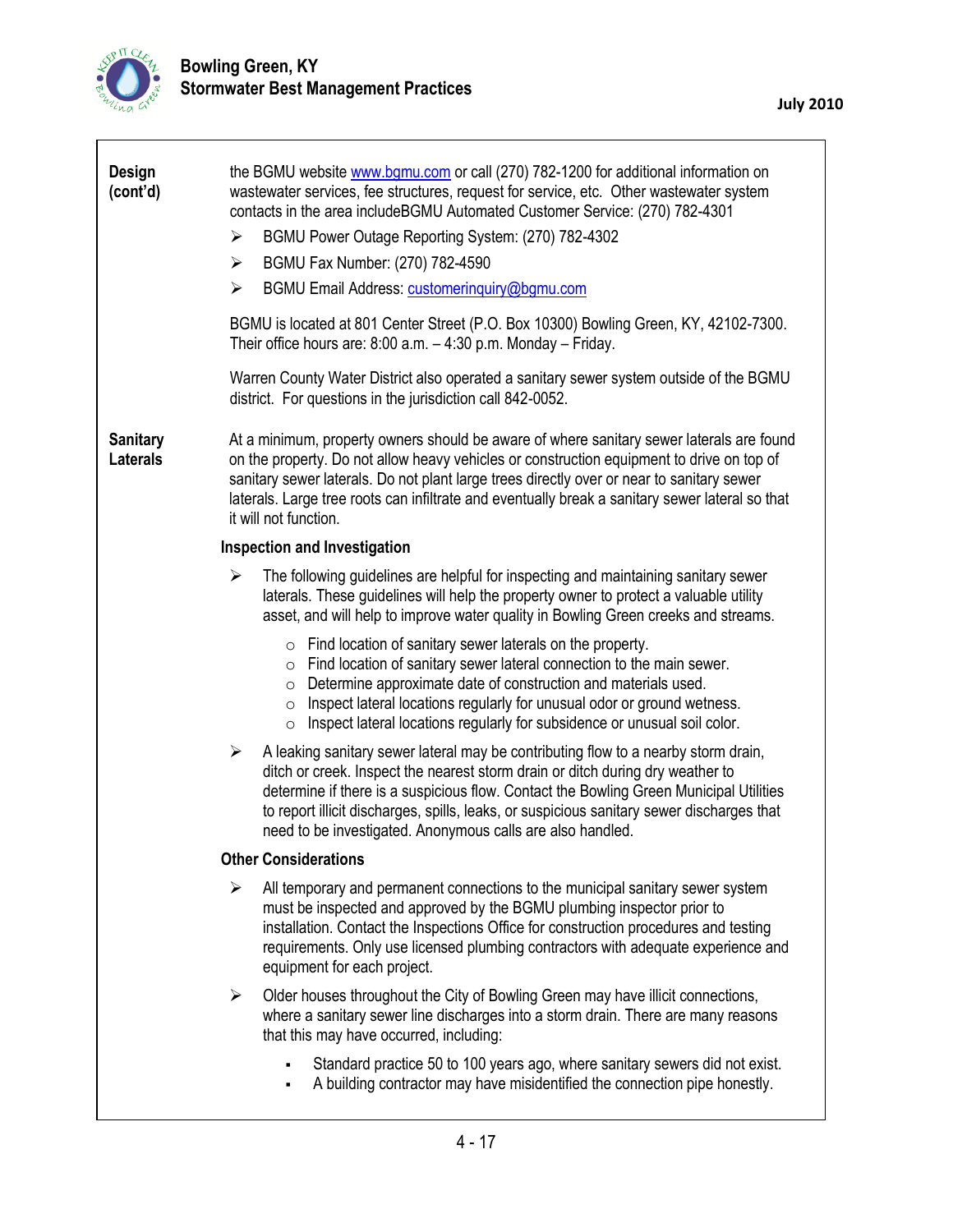